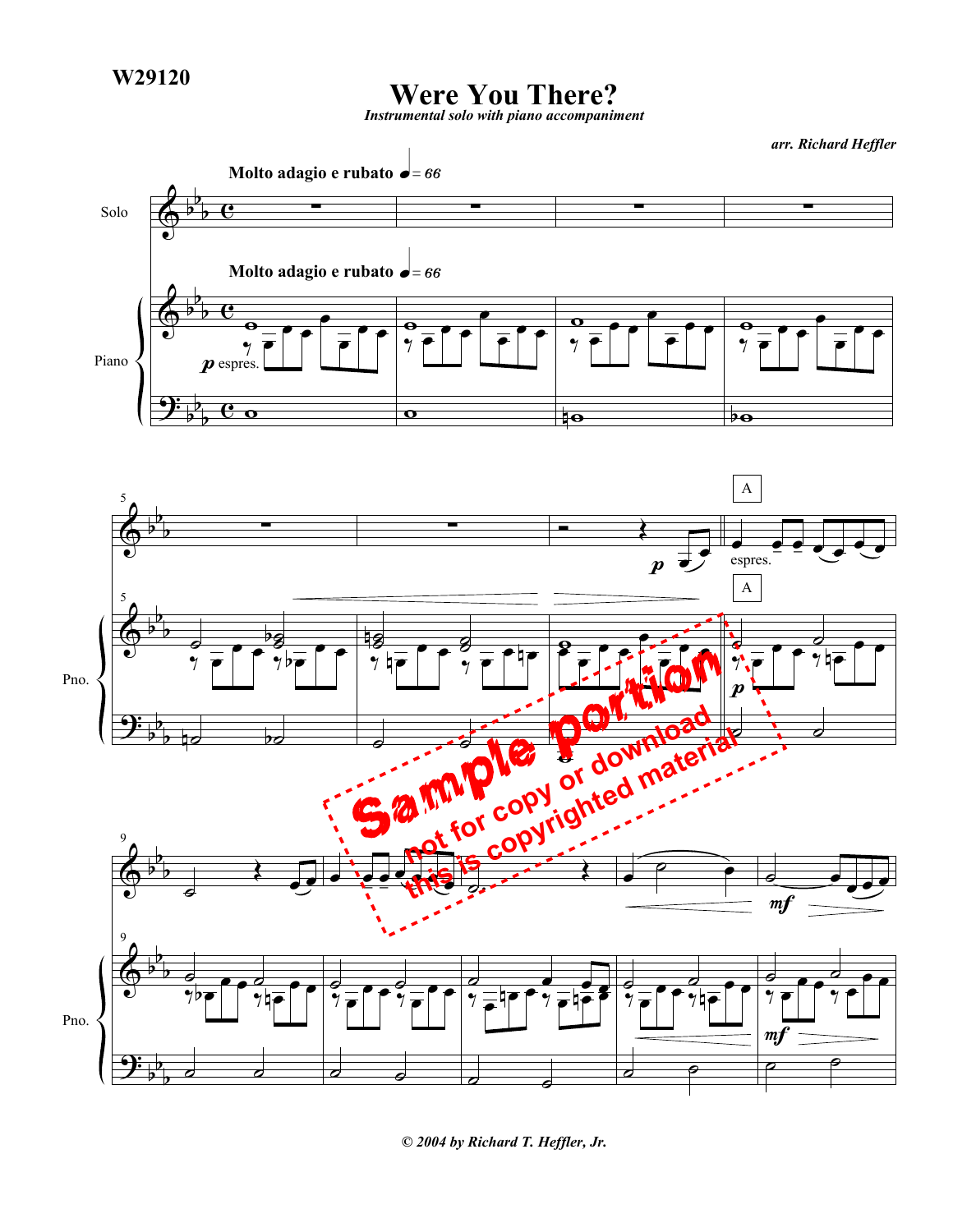



**W29120 Were You There? page 3**